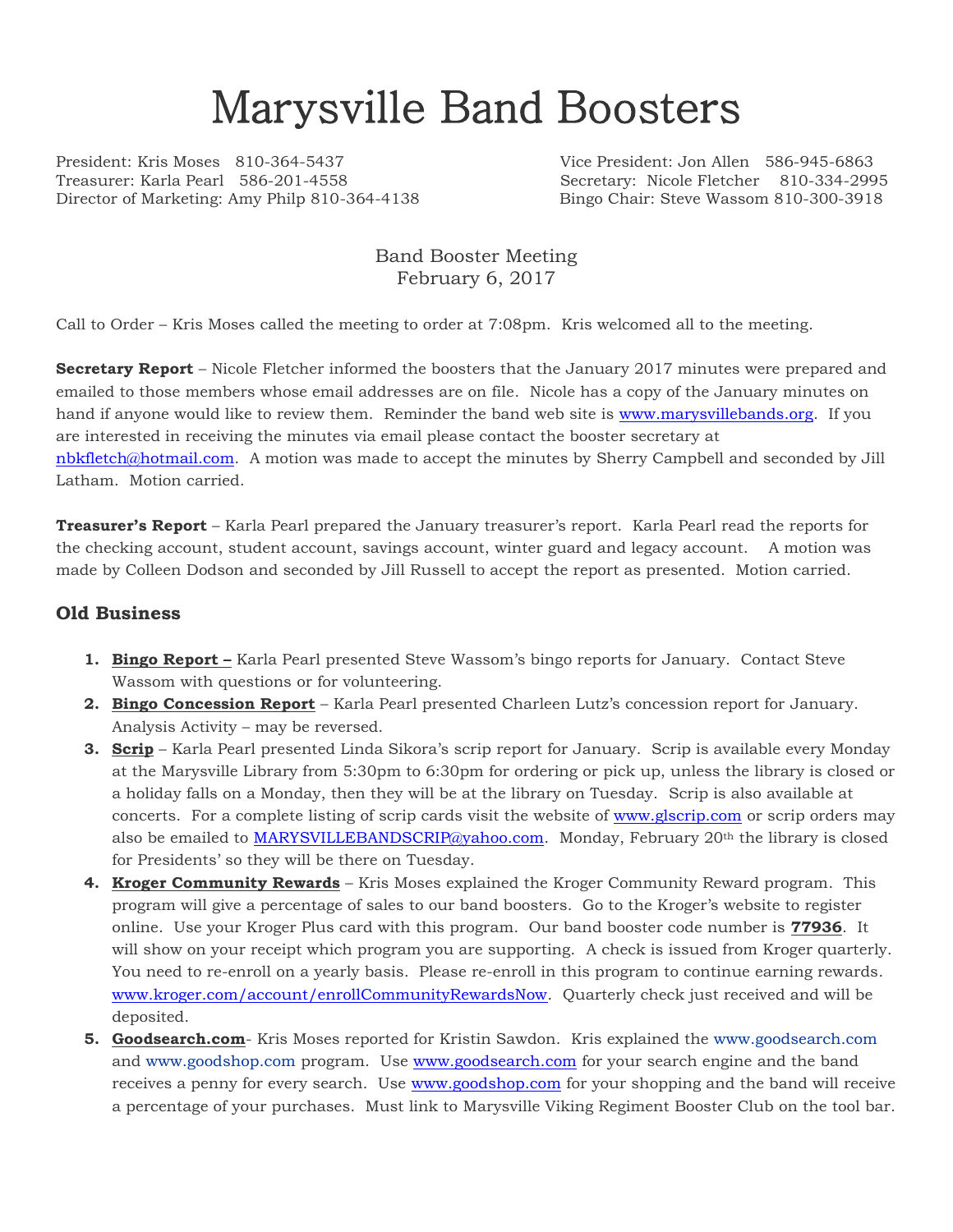- **6. Student Accounts** Linda Sikora had nothing to report.
- **7. Color/Winter Guard** Donna Koppel stated they participated in Field Day. Viking guard placed 8th and Jr. Viking placed 1st. Next competition is in Milford on March 4th.
- **8. Uniform/Pillow Fundraiser** Kris reported on behalf of Amy. Orders are still coming in and being filled.
- **9. Dinner and Auction Event** Jill Russell stated there have been approximately 110 tickets sold to date. The date for the event will be Friday March 3, 2017 at Alexander's in Marysville. She is still collecting auction items, (including sports items, Huron Lady tickets, jewelry certificate, and an IPad mini). Mr. Duso will select students to perform during the dinner. Need volunteers to setup, collect tickets, sell raffle tickets and any other help as needed throughout the evening.
- **10.Discount Card** Diane Sylvia noted there are approximately 100 cards left to sell. Diane Sylvia gave some to Linda Sikora to sell at Scrip at the library. The price of the card will be \$10, with \$7.00 per card being credited to the student account.
- **11. Advia Community Advantage Program (CAP)** Kris Moses informed the boosters that we have met the minimum requirement for the reward account. On the band website is a downloadable copy of a simple enrollment form to mail to Advia to sign up. The band booster has the number of **8306** if you are interested in participating. This is a silent fundraiser for the general account for just being a registered booster. We earn points that are then converted into money.

### **New Business**

- 1. **Geranium Sale** Nicole Fletcher and Kristin Sawdon are co-chairs for this fundraiser. Sell dates will be March 15 – April 12. Pickup will be May 11th. Kristen will contact Pilgrim Lutheran to see if we can use their parking lot again this year. Will be adding Million Bells this year.
- 2. **Bowling Fundraiser** Kris stated the date has not yet been set yet, but will need to be after May 1st after leagues are done. Anyone interested in being the chair for this event, please contact Kris Moses. Will need donations for baskets.

## **Band Director's Report**

1. Dates to remember:

February 9 – Pink Out Hockey – volunteer high school band members perform as a pep band. February 25 – Port Huron High School Festival Workshop – Concert band perform at 3:20pm, Symphonic band performs at 4:40pm

- March 2 Junior High Festival at Warren Woods Tower High School. 7<sup>th</sup> grade performs at 4:50pm, 8th grade performs at 7:55pm.
- March 9 High school band festival at Anchor Bay High School. Concert band performs at 4:40pm

March 11 – High school band festival at Anchor Bay High School. Symphonic band performs at 1:25pm

Solo and Ensemble results – 36 I's, 46 II's and 10 III's. 8 no shows.

## **The two winners of the \$100 scholarships towards the 2017 band camp are Emily Holloway and Katelyn Dean.**